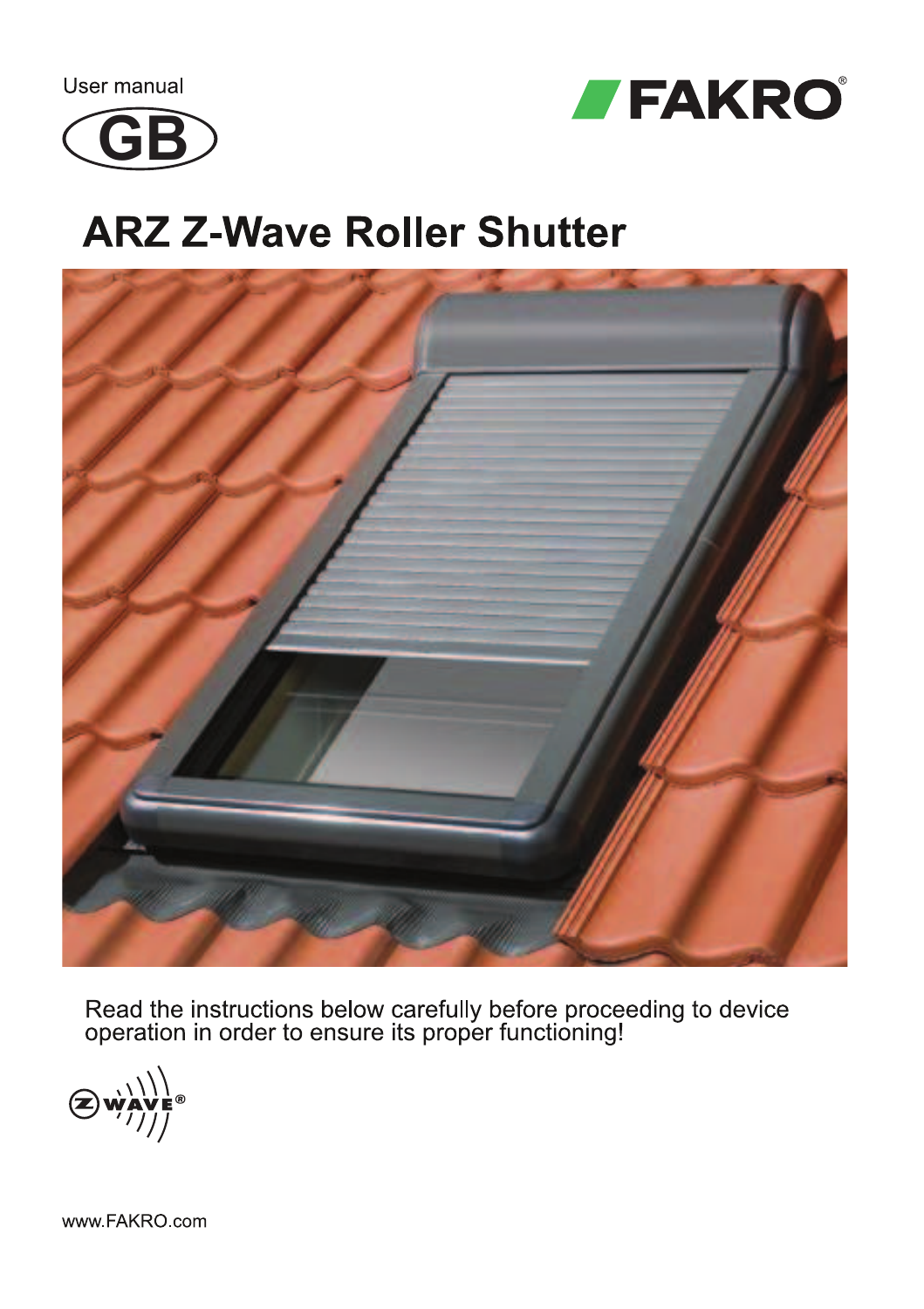## **Contents**

| Adding device to the network operated by the controller of other manufacturer 5 |  |
|---------------------------------------------------------------------------------|--|
|                                                                                 |  |
|                                                                                 |  |
|                                                                                 |  |
|                                                                                 |  |
|                                                                                 |  |

FAKRO Sp. z o.o UI. Węgierska 144A 33-300 Nowy Sącz Polska www.fakro.com tel. +48 18 444 0 444 fax. +48 18 444 0 333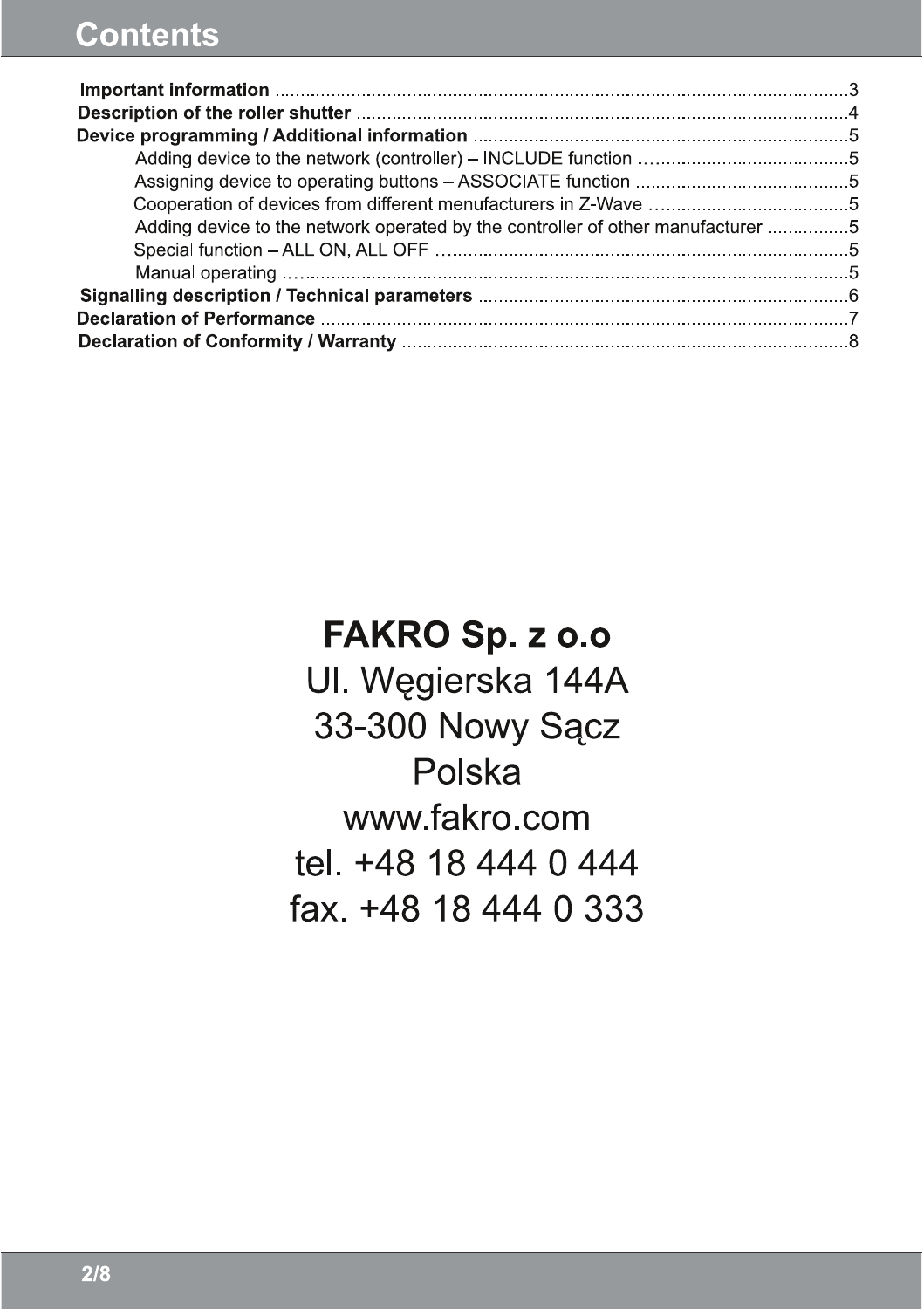#### Read the instructions below carefully before proceeding to device operation in order to ensure its proper functioning!

Please carefully read the instructions below before installing the device to avoid electric shock, laceration, etc.

While installing the roller shutter it is essential to comply with the following rules:

- After unpacking, check roller shutter elements for any signs of mechanical damage.
- Installation should be performed by a qualified individual following manufacturer's instructions.

• Before connecting the roller shutter, make sure that the power supply voltage corresponds with that provided on the data plate.

• Take the roller shutter out of the package, lay it out flat and connect (two-core cable  $-12V$ DC). Verify its correct functioning by performing one full working cycle with the use of manual operating button.

● Plastic containers used for packing should be kept out of children's reach as they may be a potential source of hazard.

• The roller shutter should be used for its intended purpose in agreement with its design. FAKRO Company shall not be held responsible for any consequences resulting from improper roller shutter use.

● Any activities relating to cleaning, adjustment or disassembly of the roller shutter should be preceded with its disconnection from the mains.

• The roller shutter should not be cleaned using any solvent substances or open stream of water (do not immerse in water).

● Any roller shutter repairs should be carried out by the manufacturer's authorised service.

• The roller shutter is for external use only.

● In case of adverse weather conditions (frost, snow) operating the roller shutter may be impossible.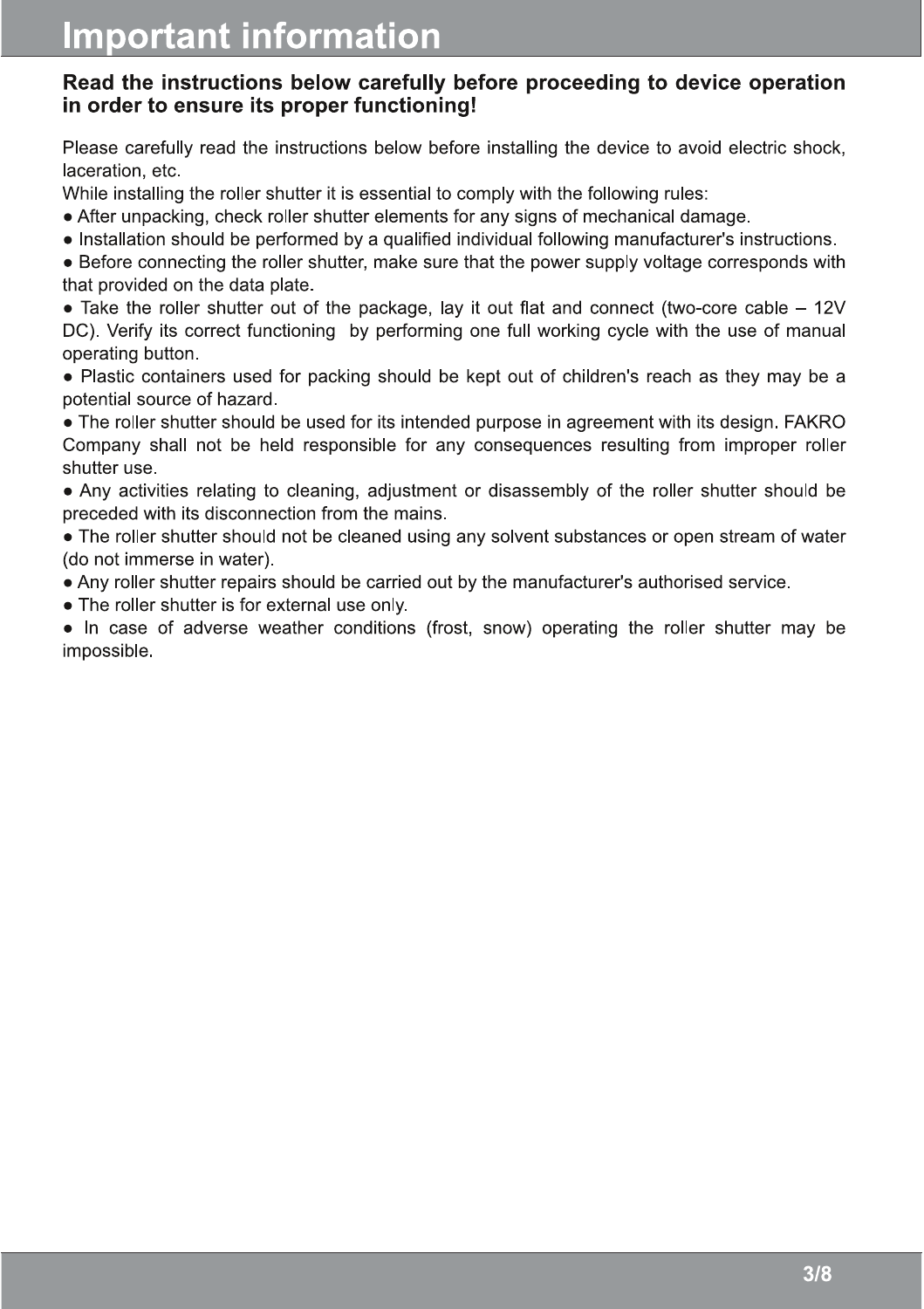## **Description of the roller shutter**

The ARZ Z-Wave roller shutters are intended for mounting onto FAKRO roof windows and have been adapted for cooperation with wireless control devices offered by FAKRO and other manufacturers offering products with Z-Wave logo. Roller shutters are equipped with a two-way radio communication module. For communication, the Z-Wave module utilizes radio wave frequency of 868.42 MHz.

The ARZ Z-Wave roller shutters feature three limit switches:

- . limit switch at unfolded shutter's armour position (outskirt)
- limit switch at folded shutter's armour position (outskirt)

• current limiting protecting the roller shutter against damage and the user against accidental injury as a result of contact with movable elements of the roller shutter.

To be able to operate the shutter, it is necessary to install it following the picture installation instructions included in the product package. Subsequently, the roller shutter should be programmed for one of the remote controls/controllers (e.g. ZWP10 remote, ZWK or ZWG keyboard) offered by FAKRO or any controller offered by other manufacturer equipped with the Z-Wave module. Below there is presented general view of the ARZ Z-Wave roller shutter with description of available buttons and indicators.



- 1. Control panel
- 2. Network status (LED 1)
- 3. Programming button
- 4. Motor working status (LED 2)
- 5. Manual operating button





- 1. 12VDC motor power
- 2. 12VDC power (free polarisation)
- 3. Place of connecting the control panel
- 4. Side shield under which the ZWR control module is located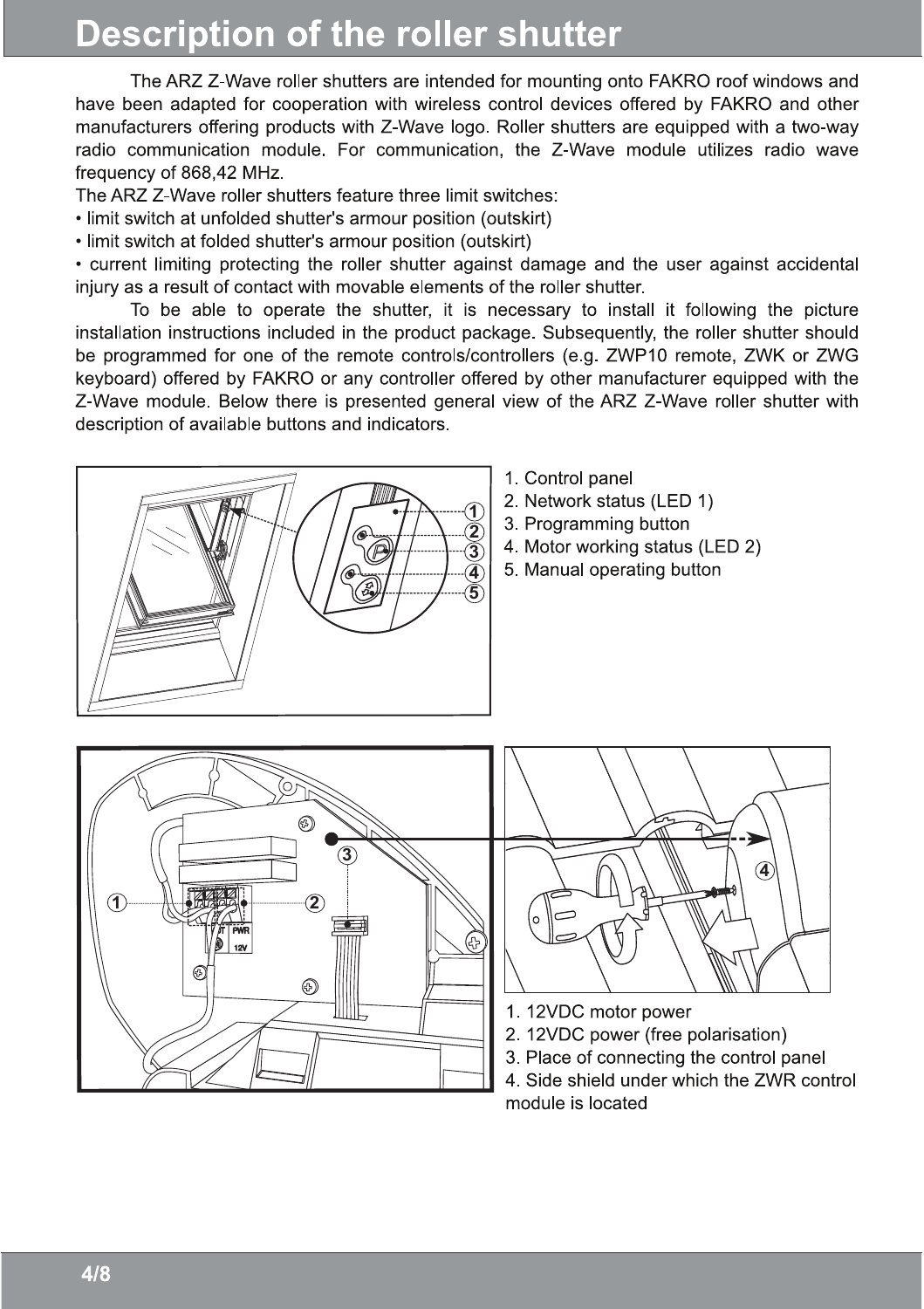#### NOTE !!! Before proceeding to programming check whether the device is not already assigned to other network. It is indicated by network status LED diode.

Network status light-emitting LED diode informs that the device is not part of the network and can be added to any network. If the device is powered and network status LED diode does not emit light, it is necessary to perform EXCLUDE procedure.

#### Adding device to the network (controller) - INCLUDE function

In order for the device to communicate within the Z-Wave network it is essential to connect it to the network with the use of PRIMARY controller. The device can be added to the network as long as it does not belong to any other network.

Information how to initiate and perform INCLUDE procedure is to be found in the instructions of the controllers.

#### Assigning device to operating buttons - ASSOCIATE function

In case of some controllers after correct adding the device to the network it is necessary to assign them to the specific group of operating buttons used for controlling the device. For this purpose use ASSOCIATE function.

Note! Information how to initiate and perform ASSOCIATE procedure is to be found in the instructions of the controllers.

#### Cooperation of devices from different manufacturers in Z-Wave network

Z-Wave allows to integrate devices of different manufacturers which can work in different groups; lighting, heating, domestic automation etc. Z-Wave devices operate as repeaters in the network, thus increasing the range of radio communication. The more devices in the network, the more reliable and more resistant to interference is performance of the devices within the network

#### Adding device to the network operated by the controller of other manufacturer

Start the INCLUDE procedure with the controller of existing network and then press for 1 second "programming" button on the roller shutter being added to the network.

Note! Information how to initiate and perform INCLUDE and ASSOCIATE function with the use of controllers of other manufacturers is to be found in the instructions of these devices

### Special function - ALL ON. ALL OFF

It is possible to define whether the roller shutter has to respect "close all" or "open all" commands. It applies to controllers operating this function.

Note! Instructions how to define respecting functions "close all" and "open all" are to be found in instructions of the respective devices.

### **Manual operating**

The "manual operating button" allows operating the ARZ Z-Wave roller shutter directly after connecting it to power supply. In order to control the roller shutter manually it is necessary to press twice manual operating button within 1.5 second. The buttons work sequentially e.g. start, stop, start in another way, stop, etc.

1. Pressing the button twice for the first time after connecting the power supply will unfold the roller shutter's armour.

2. Pressing the button twice for the second time will stop the roller shutter's armour.

3. Pressing the button twice for the third time will fold the roller shutter's armour.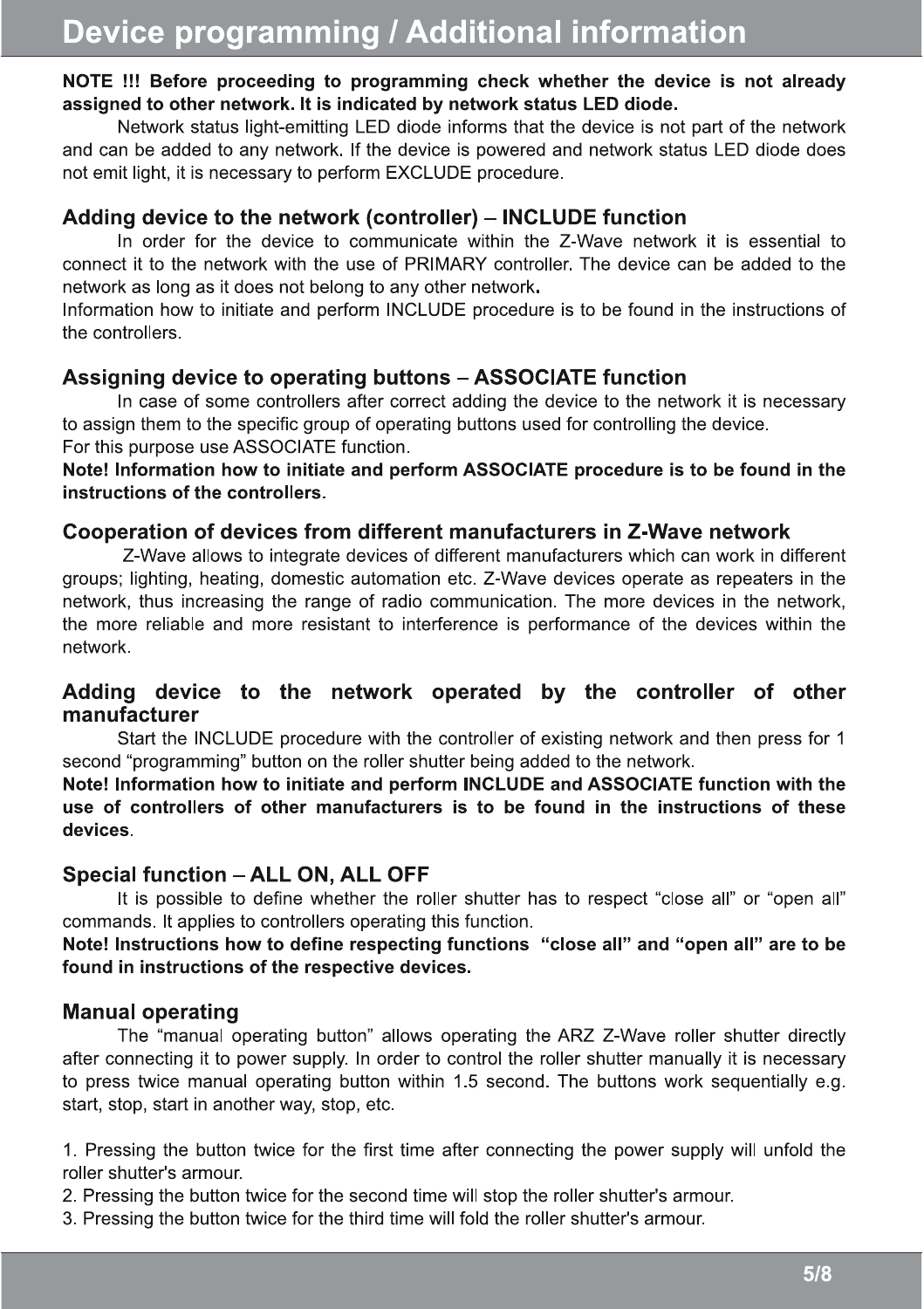# Signalling description / Technical parameters

### **Signalling description**

| <b>Motor working status</b>                             |                                                                                                                                                                                                                                                                                                                                                | <b>Network status</b> |                                                                                                                                                                                                                                                                  |
|---------------------------------------------------------|------------------------------------------------------------------------------------------------------------------------------------------------------------------------------------------------------------------------------------------------------------------------------------------------------------------------------------------------|-----------------------|------------------------------------------------------------------------------------------------------------------------------------------------------------------------------------------------------------------------------------------------------------------|
| <b>Triple</b><br>flashing of<br>the motor<br>status LED | Current consumed by the roller shutter<br>motor is too high. It may be caused by<br>lingering snow, ice, leaves, etc. on the<br>shutter's armour. It is necessary to clean the <b>continuously</b> on after connecting the power supply to a<br>armour and guides. In case of problems<br>with operation please contact with FAKRO<br>service. | <b>LED</b><br>on      | The device has not been associated with<br>any network, i.e. remote control of the<br>device is not possible. This LED is always<br>brand new roller shutter It is switched off<br>after adding the device to the network by<br>means of the "INCLUDE" function. |

#### **Technical parameters**

| <b>Technical parameters</b> |                                    |  |  |  |
|-----------------------------|------------------------------------|--|--|--|
| <b>Parameter</b>            | ARZ Z-Wave roller shutter<br>motor |  |  |  |
| Power voltage               | 12V DC                             |  |  |  |
| Rated voltage               | 1.4A                               |  |  |  |
| Speed                       | 23 r.p.m                           |  |  |  |
| Power cable                 | $2 \times 0.75$ mm <sup>2</sup>    |  |  |  |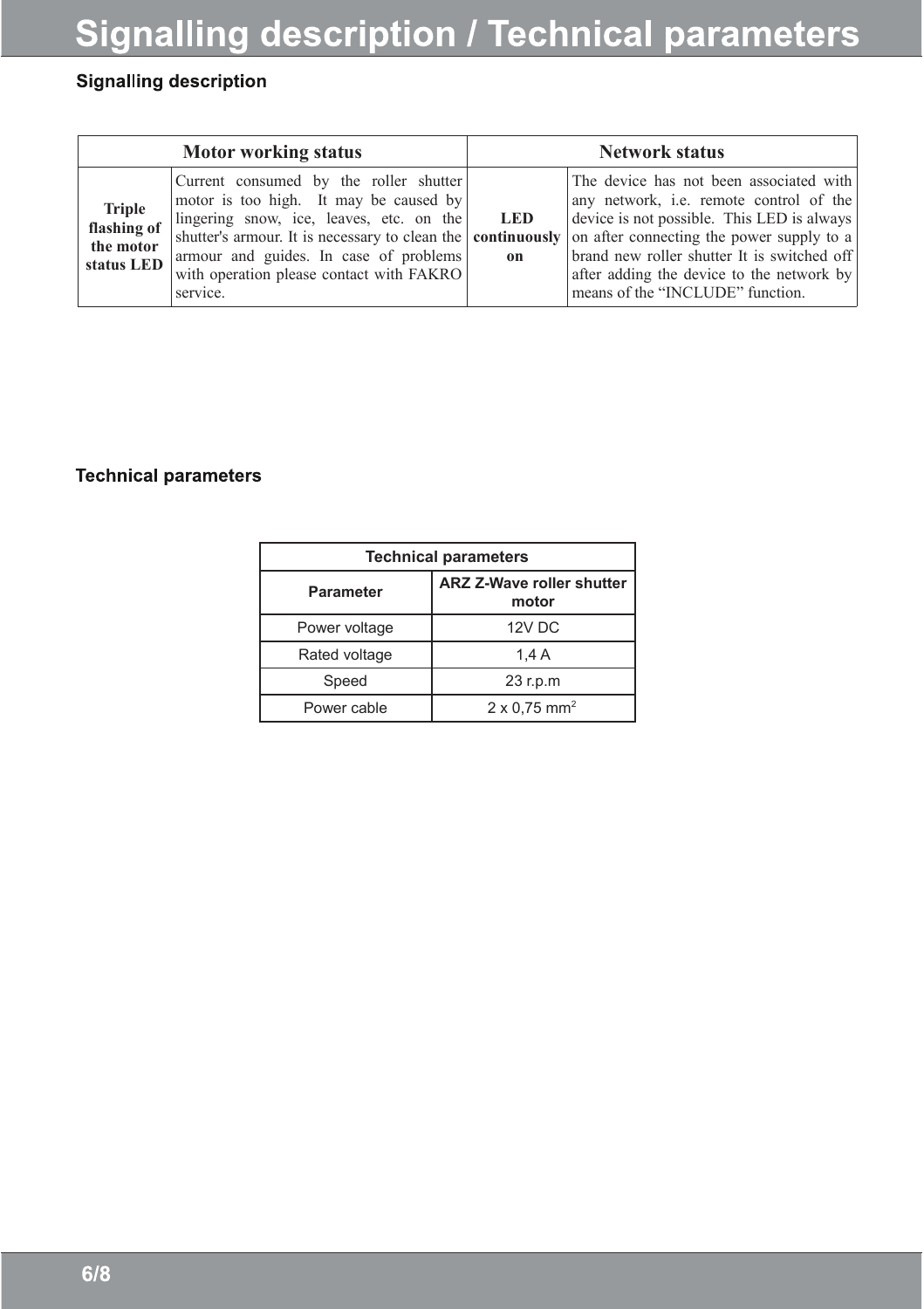## **Declaration of Performance**



**Declaration of Performance** 

 $\mathbf{N}$  $\mathbf{A}$ D01/CPR/13659/13



Year of issue  $07$ 

- 1. The product-type:
- 2. Identification code:

#### External roller shutter ARZ (H, E, Solar, Z-Wave)

According to number on the guide profile the armour of the roller shutter (below the example of the identification)



| <b>Essential characteristics</b> | Performance       | Harmonised technical specification |
|----------------------------------|-------------------|------------------------------------|
| Wind resistance                  | Technical class 6 | EN 13659:2004+A1:2008              |

10. The performance of the product identified in points 1 and 2 is in conformity with the declared performance in point 9.

This declaration of performance is issued under the sole responsibility of the manufacturer identified in point 4.

Signed on behalf of the manufacturer by:

Ewa Łukaszczyk-Haslik (Certification and Quality Control Director)

Nowy Sacz, 01/07/2013